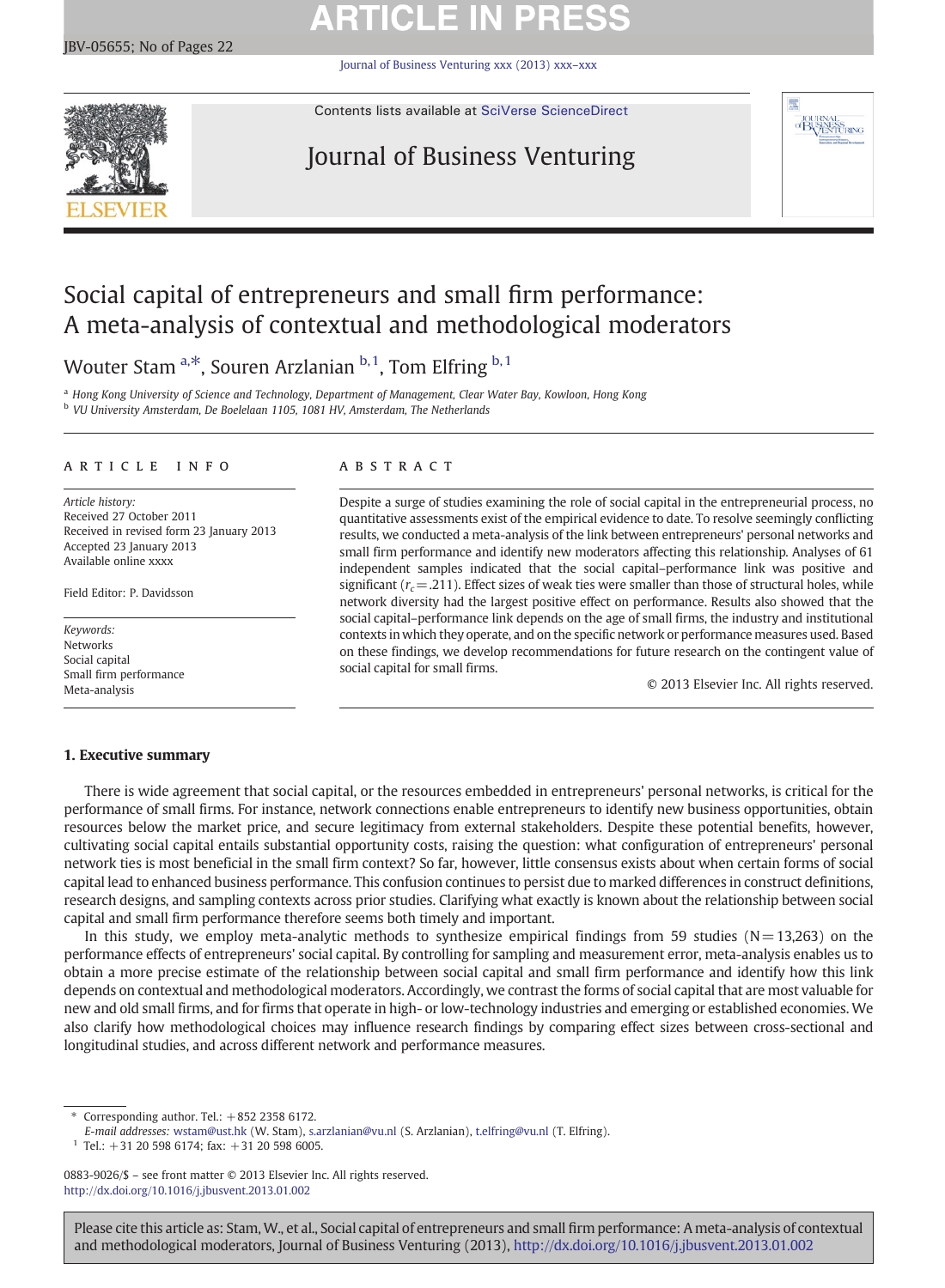#### 2 W. Stam et al. / Journal of Business Venturing xxx (2013) xxx–xxx

Our findings indicated that, on average, social capital was significantly and positively related to small firm performance  $(r_c= 211)$ . Effect sizes of weak ties were smaller than those of structural holes, while network diversity had the strongest relationship with performance. Both bivariate moderator analyses and meta-regressions revealed that the strength of the social capital–performance link depended on the age of small firms and firms' industry and institutional contexts. We found that weak ties, structural holes, and network diversity were more valuable for new firms, whereas network size and strong ties were more positively related to the performance of older firms. The result emphasizes the need to understand how entrepreneurs may adapt their social capital over time to accommodate their firms' evolving resource needs. Findings also indicated that, compared to low-technology industries, structural holes and network diversity were more strongly related to performance in high-technology industries. This result highlights that the process by which social capital influences entrepreneurs' alertness to changing industry conditions, and their ability to respond to these changes, must be better understood. Finally, we found that weak ties and network diversity yielded stronger effect sizes in established economies, while strong ties were more strongly related to the performance of small firms active in emerging economies. This finding underscores the need to further examine how entrepreneurs' networking strategies transform, and are influenced by, their firms' institutional environments.

Analyses of methodological moderators indicated that cross-sectional studies yielded somewhat larger effect sizes than longitudinal studies, although the difference was not statistically significant. We also found that, compared to growth and profit measures, the social capital–performance relationship was stronger for nonfinancial performance outcomes. Scale and tie-based measures of social capital, however, yielded similar results. By contrast, we found that when studies used more specific measures of entrepreneurs' network content, they produced stronger effect sizes. Based on these findings we develop several methodological recommendations for future research.

Collectively, these findings have important theoretical and practical implications. By synthesizing research results across a large number of studies and uncovering new moderators, this meta-analysis enhances understanding of the contingent value of social capital for small firms and reveals how sampling, study design, and construct measurement may influence research findings. For entrepreneurs, our results clearly indicate the value of cultivating diverse personal networks that are rich in structural holes but also show that distinct networking strategies are needed at different points in time and in different industries and countries. For researchers, our study certainly supports the increasingly prominent role that social capital theory assumes in the literature but raises new questions about its temporal and contextual boundary conditions.

### 2. Introduction

Researchers increasingly acknowledge that entrepreneurial activity is embedded in network relationships that direct resource flows to entrepreneurs who are somehow better connected ([Aldrich and Zimmer, 1986; Hoang and Antoncic, 2003\)](#page--1-0). The literature clearly indicates that social capital, or the resources that entrepreneurs may access through their personal networks ([Adler and Kwon, 2002\)](#page--1-0), allows entrepreneurs to identify opportunities ([Bhagavatula et al., 2010\)](#page--1-0), mobilize resources ([Batjargal,](#page--1-0) [2003](#page--1-0)), and build legitimacy for their firms ([Elfring and Hulsink, 2003\)](#page--1-0). Yet despite this surge of interest, little consensus exists concerning what exactly is known about the social capital–performance link in the small firm context ([Maurer and Ebers, 2006;](#page--1-0) [Stuart and Sorensen, 2007](#page--1-0)). Unresolved debates, fueled by ambiguous research findings, have surfaced about three key issues.

First, conflicting perspectives exist regarding the specific network properties that constitute social capital. Whereas some have focused on network structure [\(Stam, 2010\)](#page--1-0), others have considered the strength of entrepreneurs' network relationships ([McEvily and Zaheer, 1999\)](#page--1-0) or the resources held by their network contacts ([Batjargal, 2003](#page--1-0)). Disagreement therefore persists about the relative value of sparse and cohesive network structures [\(Batjargal, 2010](#page--1-0)), weak and strong ties [\(Patel and Terjesen, 2011\)](#page--1-0), and diverse versus homogeneous networks [\(Renzulli et al., 2000\)](#page--1-0). Accordingly, extant empirical evidence remains inconclusive, with some even arguing that 'studies have rarely come up with significant results' ([Witt, 2004: 391](#page--1-0)). The dimensions of entrepreneurs' social capital that enhance small firm performance thus remains an open question.

Second, ambiguity exists about the temporal contingencies that govern when certain forms of social capital are most beneficial for small firm performance. Despite the recognition that entrepreneurs might need to adapt their personal networks to accommodate firms' evolving resource needs ([Martinez and Aldrich, 2011\)](#page--1-0), researchers disagree about the precise way in which firm age alters the value of different networking strategies. While some have argued that cohesive, strong-tie networks are conducive for new firms ([Hite](#page--1-0) [and Hesterly, 2001](#page--1-0)), others have contended that diverse, weak-tie networks are favorable at the early stages of firm development ([Elfring and Hulsink, 2007](#page--1-0)). A systematic analysis of how the optimal configuration of entrepreneurs' social capital changes as small firms mature thus seems warranted.

Third, although researchers have begun to probe the generalizability of network effects ([Burt, 2000](#page--1-0)), it is still unclear what contextual contingencies might condition the value of entrepreneurs' social capital. So far, most studies have focused on small firms in particular industries even though there is reason to believe that industry conditions may amplify network effects on firm performance (Koka [and Prescott, 2008\)](#page--1-0). Similarly, despite initial evidence that social capital might operate differently in different institutional environments [\(Batjargal, 2010\)](#page--1-0), past research has typically focused on small firms in either established or emerging economies. Thus, to resolve conflicting findings, research is needed that can reveal how small firms operating in different environmental contexts might benefit from distinct forms of social capital.

In sum, we find broad agreement that entrepreneurs' social capital constitutes a key asset for small firms, but no consensus about the conditions under which certain network properties lead to enhanced business performance. To help reconcile these theoretical debates, this study employs meta-analytic methods to quantitatively evaluate existing empirical evidence. Meta-analysis enables researchers to synthesize cumulative research findings, correct these findings for sampling and measurement error, and

Please cite this article as: Stam,W., et al., Social capital of entrepreneurs and small firm performance: A meta-analysis of contextual and methodological moderators, Journal of Business Venturing (2013), <http://dx.doi.org/10.1016/j.jbusvent.2013.01.002>